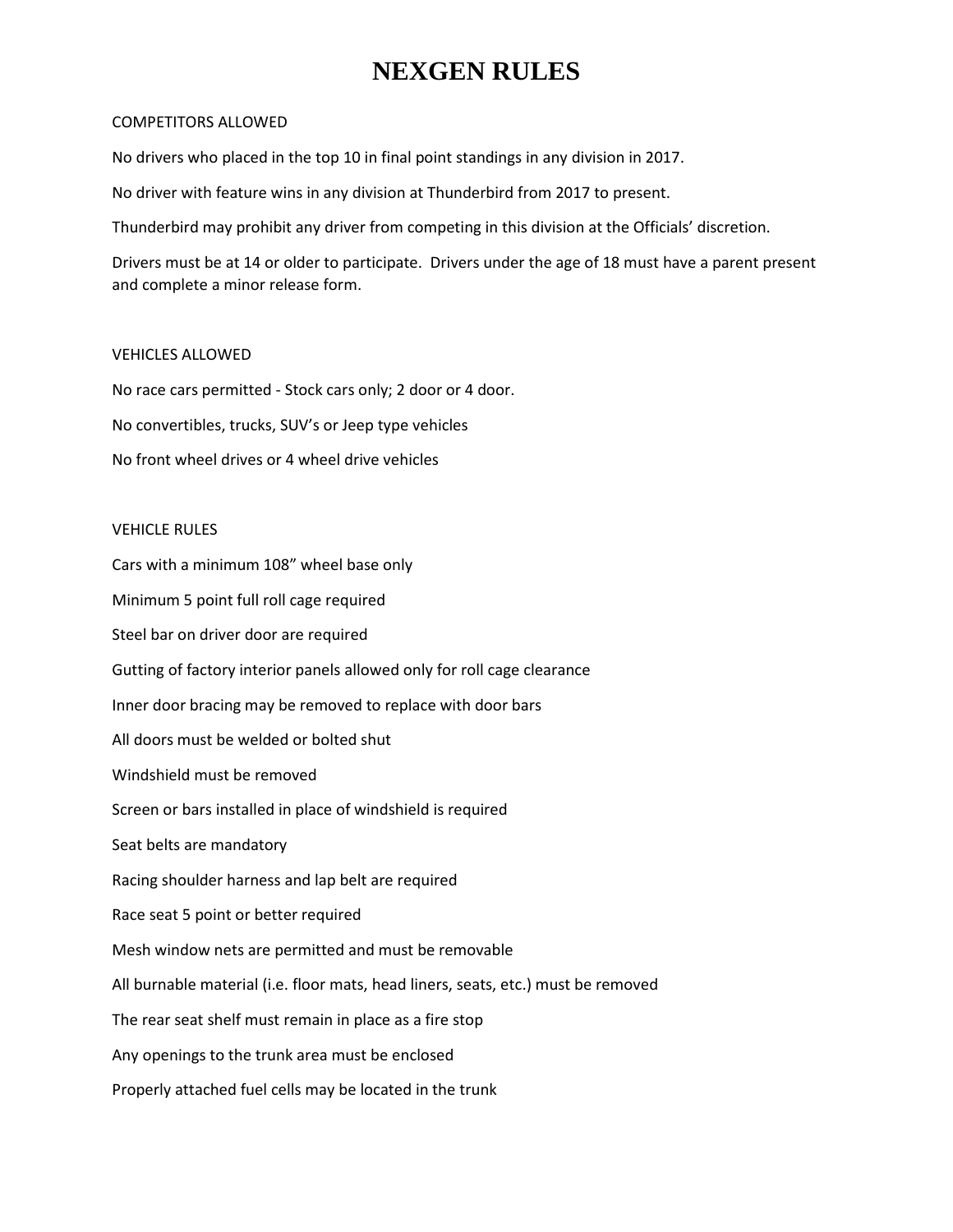## **NEXGEN RULES**

No bracing in the bumper areas Bumper to bumper steel uni-body must be retained No cutting, chopping, channeling, or shortening allowed No lightening permitted No additional weight may be added The stock steel unaltered floor pan, firewalls, trunk and wheel wells must be retained Cars must retain their stock appearance Hoods must be kept in place at all times Suspension parts must remain stock for that make and model NO ALTERNATION TO STOCK SUSPENSION (I.e. NO SPACERS, LUMBER, CHAINS OR STRAPS etc.) THE ENGINE MUST BE STRICTLY STOCK FOR THE MAKE AND MODEL ORIGINAL ENGINE MOUNTS MUST BE UTILIZED NO AFTER MARKET EXTERNAL OIL COOLERS A/C AND HEAT COMP MAY BE REMOVED SMOG EQUIPMENT MAY BE REMOVED AIR CLEANER TO OIL PAN MUST BE ALL FACTORY EQUIPMENT STOCK TRANSMISSION AND REAREND ONLY NO LOCKED REARENDS ALL TRANSMISSIONS LINES MUST BE COVERED OR RUN OUTSIDE OF DRIVERS AREA OF CAR ONLY ONE RADIATOR CAN BE USED RADIATOR MUST REMAIN IN ORIGINAL POSITION NO COOLANT OR GAS LINES IN DRIVER AREA FUEL CELLS PERMITTED AND MAY BE PLACED IN TRUNK AREA IF SECURELY FASTENED BATTERIES MAY BE RELOCATED IN A SECURE FASTENED COVERED PLASTIC OR RUBBER CONTAINER ALL PLASTIC GRILL MUST BE REMOVED OR REPLACED WITH SCREEN MESH HEADLIGHTS, TAIL LIGHTS AND OUTER TRIM MUST BE REMOVED SIDE AND REAR WINDOW GLASS MUST BE REMOVED ALL SIDE MIRRORS AND REAR VIEW MIRRORS MUST BE REMOVED NO MIRRORS ARE ALLOWED